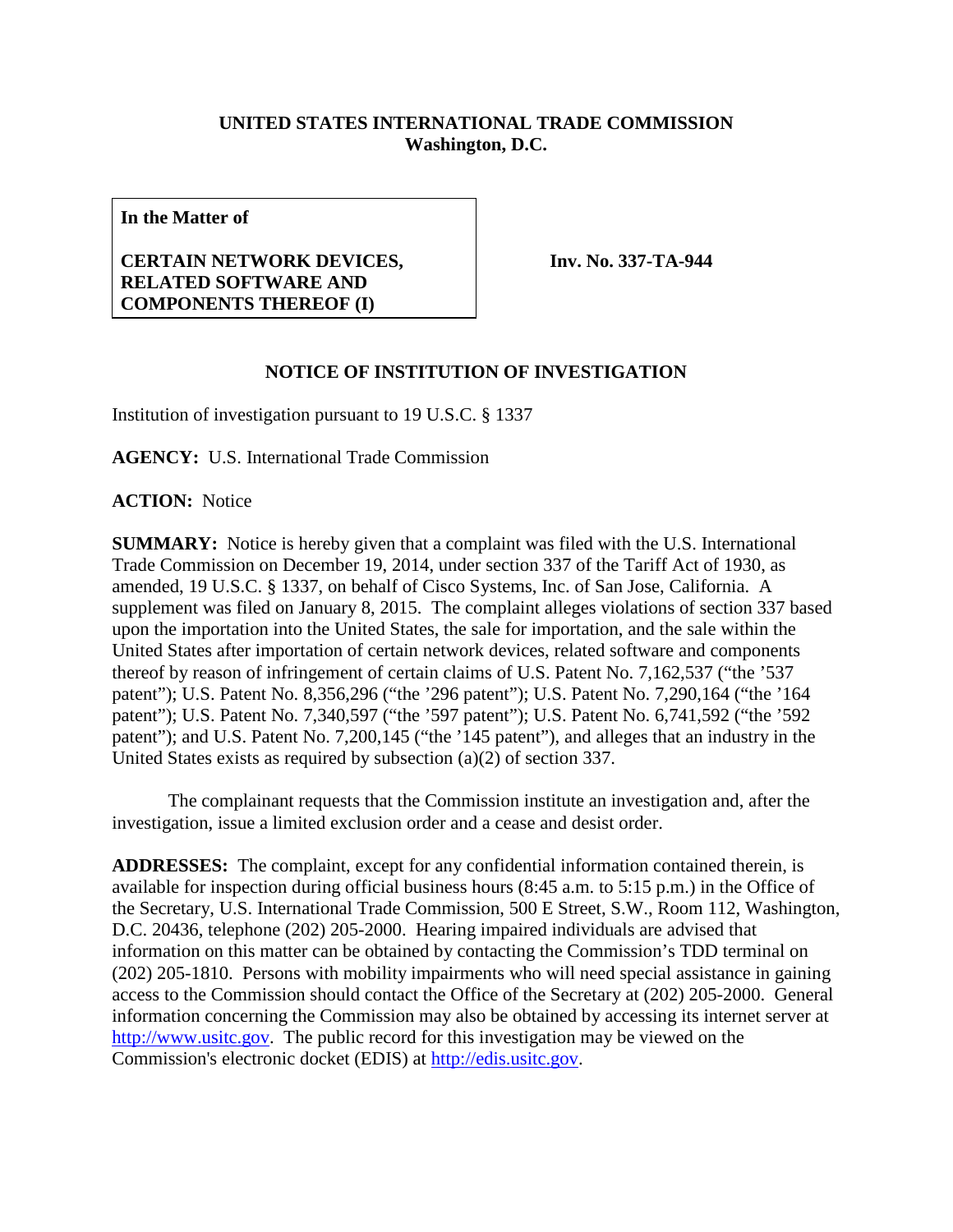**FOR FURTHER INFORMATION CONTACT:** The Office of Unfair Import Investigations, U.S. International Trade Commission, telephone (202) 205-2560.

**AUTHORITY:** The authority for institution of this investigation is contained in section 337 of the Tariff Act of 1930, as amended, and in section 210.10 of the Commission's Rules of Practice and Procedure, 19 C.F.R. § 210.10 (2014).

**SCOPE OF INVESTIGATION:** Having considered the complaint, the U.S. International Trade Commission, on January 20, 2015, **ORDERED THAT** –

(1) Pursuant to subsection (b) of section 337 of the Tariff Act of 1930, as amended, an investigation be instituted to determine whether there is a violation of subsection  $(a)(1)(B)$  of section 337 in the importation into the United States, the sale for importation, or the sale within the United States after importation of certain network devices, related software and components thereof by reason of infringement of one or more of claims 1, 2, 8-11, and 17-19 of the '537 patent; claims 1, 6, and 12 of the '296 patent; claims 1, 5, 6, 9, and 18 of the '164 patent; claims 1, 14, 15, 29, 39-42, 63, 64, 71-73, and 84-86 of the '597 patent; claims 6-10, 17, 18, 20, 21, 23, and 24 of the '592 patent; claims 1, 3, 5, 7-11, 13, 15-29, 33-37, and 39-46 of the '145 patent, and whether an industry in the United States exists as required by subsection (a)(2) of section 337;

(2) For the purpose of the investigation so instituted, the following are hereby named as parties upon which this notice of investigation shall be served:

(a) The complainant is:

Cisco Systems, Inc. 170 W Tasman Drive San Jose, CA 95134

(b) The respondent is the following entity alleged to be in violation of section 337, and is the party upon which the complaint is to be served:

> Arista Networks, Inc. 5453 Great America Parkway Santa Clara, CA 95054

(c) The Office of Unfair Import Investigations, U.S. International Trade Commission, 500 E Street, S.W., Suite 401, Washington, D.C. 20436; and

(3) For the investigation so instituted, the Chief Administrative Law Judge, U.S. International Trade Commission, shall designate the presiding Administrative Law Judge, and the Chief Administrative Law Judge is authorized to consider whether to consolidate Inv. No. 337–TA–944 with Inv. No. 337-TA-945, and to consolidate them if he deems it appropriate.